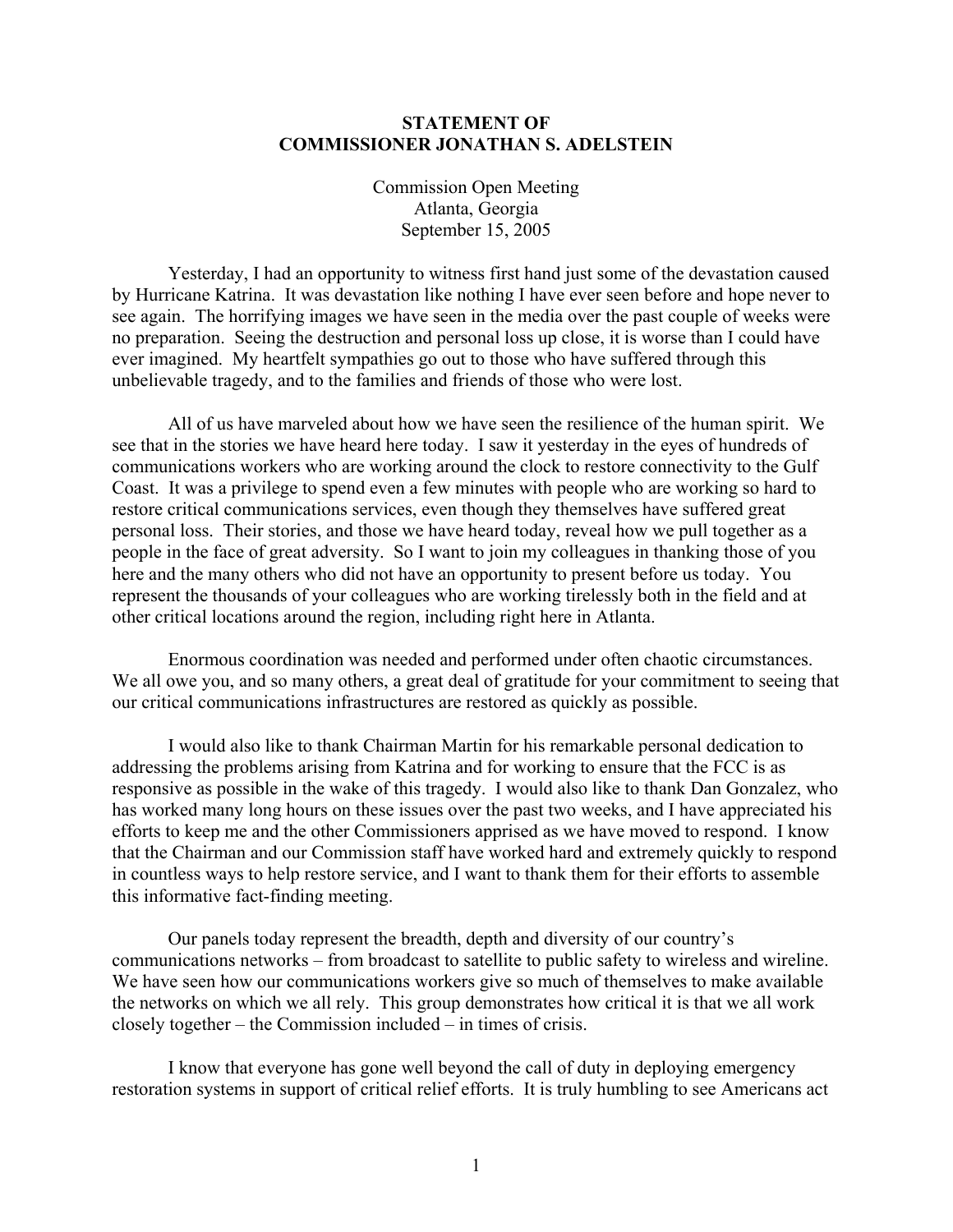so selflessly when others are in need, particularly when so many are themselves enduring the loss of homes, communities, and loved ones. I saw people at work yesterday at a call center who had no home where they could return. They told me the only normal thing in their lives was that workplace.

I have also been moved by the generosity of communications workers across the country who have found countless ways to lend their support. These successful efforts to restore communications have enabled many of those hurt by this tragedy to reconnect with loved ones. It is difficult to overstate the value of communications systems for citizens desperate to find out what is happening, the status of their loved ones, and when help will be on the way. I applaud the many carriers who have put aside the bottom line to ensure that their customers have access to services, whether or not bills are being paid. To many, wireless phones, for example, may be one of the few possessions still retained by evacuees. Continued service is an important gesture that we hope can add some sense of stability to those who have suffered so much.

With Hurricane Katrina, we again see the importance of communications for first responders, public safety officials, local, state and federal officials, and for the many citizens affected by this disaster. Just yesterday, the members of the 9/11 Commission underscored the need to better prepare for just this sort of situation.

As many of you outlined, Katrina has served as a brutal reminder of the critical importance of having crisis management plans in place. As a nation, we can never let our guard down since we never know when or where the next disaster will strike.

Now we need to assess what worked well, but just as importantly, to figure out how we can improve our preparedness and response. Together, we must decide where a higher standard of emergency preparedness is necessary. We can do better, and we must do better.

Our panelists today have played an important role in starting to draw out those lessons. We heard time and again about the importance of access to power, fuel and generators. We also heard about the importance of security, so that communications workers can stay with, or return quickly to, facilities in trouble. Our panelists have reaffirmed the importance of redundancy and planning across the industry, and we have been reminded once again about the importance of sufficient, reliable, and interoperable public safety systems. But there is much more to be learned, more to be done, and a lot of hard questions yet to be asked.

So I applaud the Chairman's decision to appoint a blue-ribbon panel to look at the effects of Hurricane Katrina – how we prepared, how we responded, and what we can do to improve. I also commend his efforts to reorganize and refocus the FCC so that we can best address public safety, homeland security, and disaster preparedness issues. I know this is an issue that my colleague, Commissioner Copps, has long championed, so I look forward to implementing this proposal with my colleagues. I also look forward to working with the Chairman and my colleagues on the additional policy efforts that he has proposed to target available resources, including universal service, to help the victims of this tragedy.